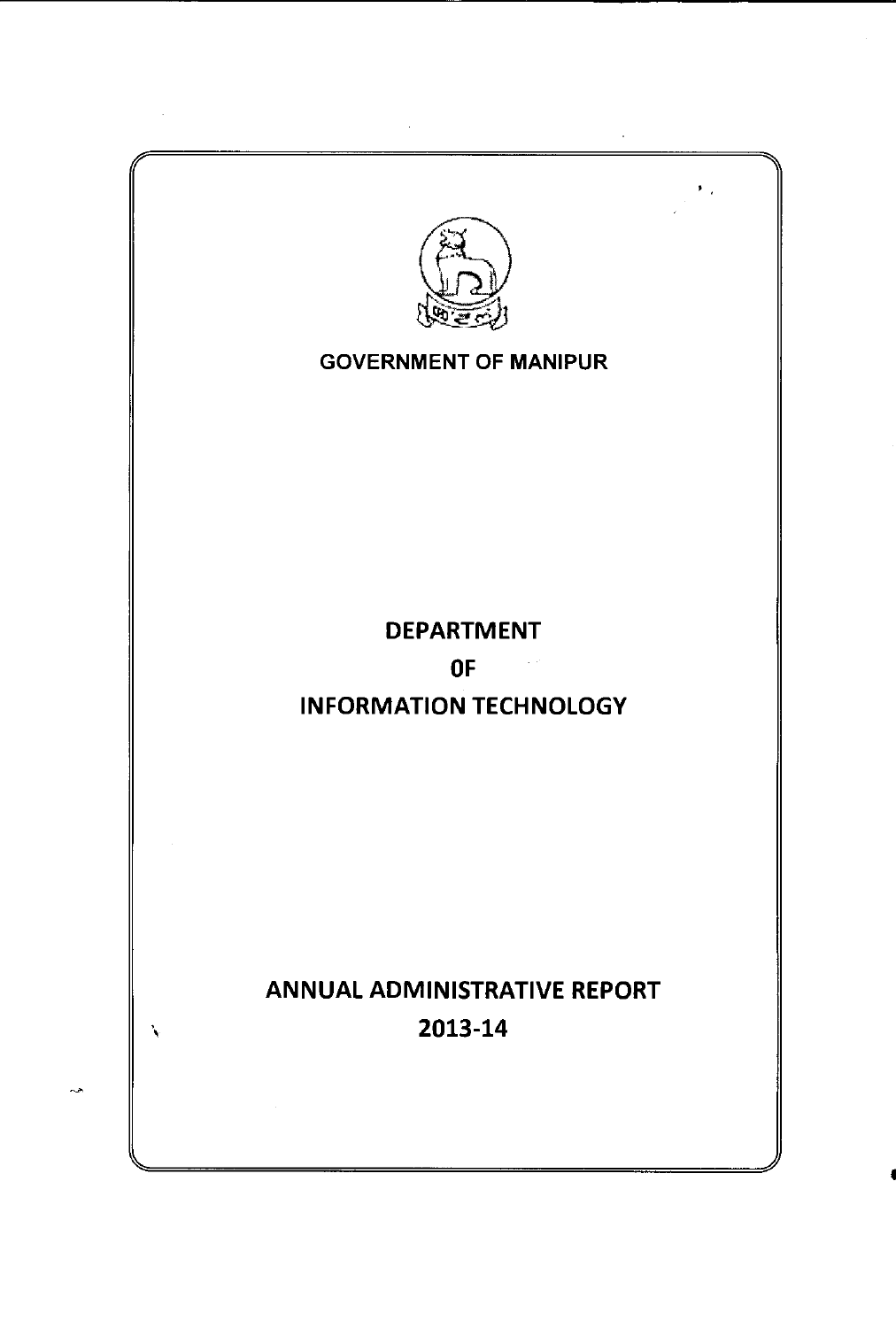•

# **GOVERNMENT OF MANIPUR DEPARTMENT OF INFORMATION TECHNOLOGY**

;

**----------------------------------------------------------------------------------------------------------------**

# **ANNUAL ADMINISTRATIVE REPORT 2013-14**

**----------------------------------------------------------------------------------------------------------------**

- 1.1 The Department of Information Technology, Government of Manipur was bifurcated from the erstwhile Department of SCience & Technology and Information Technology, Government of Manipur during September, 2009. The IT Department, Manipur is presently functioning under the Administrative control of the Principal Secretary (IT), Government of Manipur. The Information Technology Department is located at  $4<sup>th</sup>$  Floor, Western Block, New Secretariat, Imphal West. The  $\Pi$ Department is responsible for implementing all IT related Projects/Schemes, Including e-Governance in the State. The Department has been acting as the State Nodal Department in respect of all National e-Governance Plan (NeGP) Projects.
- 1.2 At present the Department is headed by Principal Secretary (IT) and assisted by 1 (one) Officer-on-SpeCial Duty (IT), 1 (one) Deputy Secretary, 2 (two) Informatics Officers Grade  $-$  I, 4 (four) Informatics Officers Grade  $-$  II and a few supporting staff.
- 1.3 The Department has 4 (four) Registered Society/Agency under it:
	- 1) Manipur State Information Technology Society (MSITS)
	- 2) Manipur Electronics Development Corporation(MANITRON)
	- 3) Manipur IT SEZ Project Development Company Limited (MIPDCO)
	- 4) Indian Institute of Information Technology (IIIT) Society, Manipur
- 1.4 The projects implemented by this Department during the year 2013-14 are as under:

# **A. Non-NeGP Project**

- 1. Promotion of Information Technology
- 2. Information Technology Park, Manipur
- 3. File Tracking System (FTS)
- 4. Setting-up of IT Special Economic Zone (SEZ) at Mantripukhri, Imphal
- 5. Setting-up of Indian Institute of Information Technology (IIIT) in Manipur
- **B. NeGP Project**

 $\sim$  -  $\sim$  -  $\sim$ 

- \. 1. Manipur State Data Centre
- 2. Manipur State Wide Area Network
- 3. Common Service Centre
- 4. Capacity Building
- 5. State Portal, State Service Delivery Gateway & e-Forms
- 6. E-District

*DIT-Manipur Annual Administrative Report 2013-14*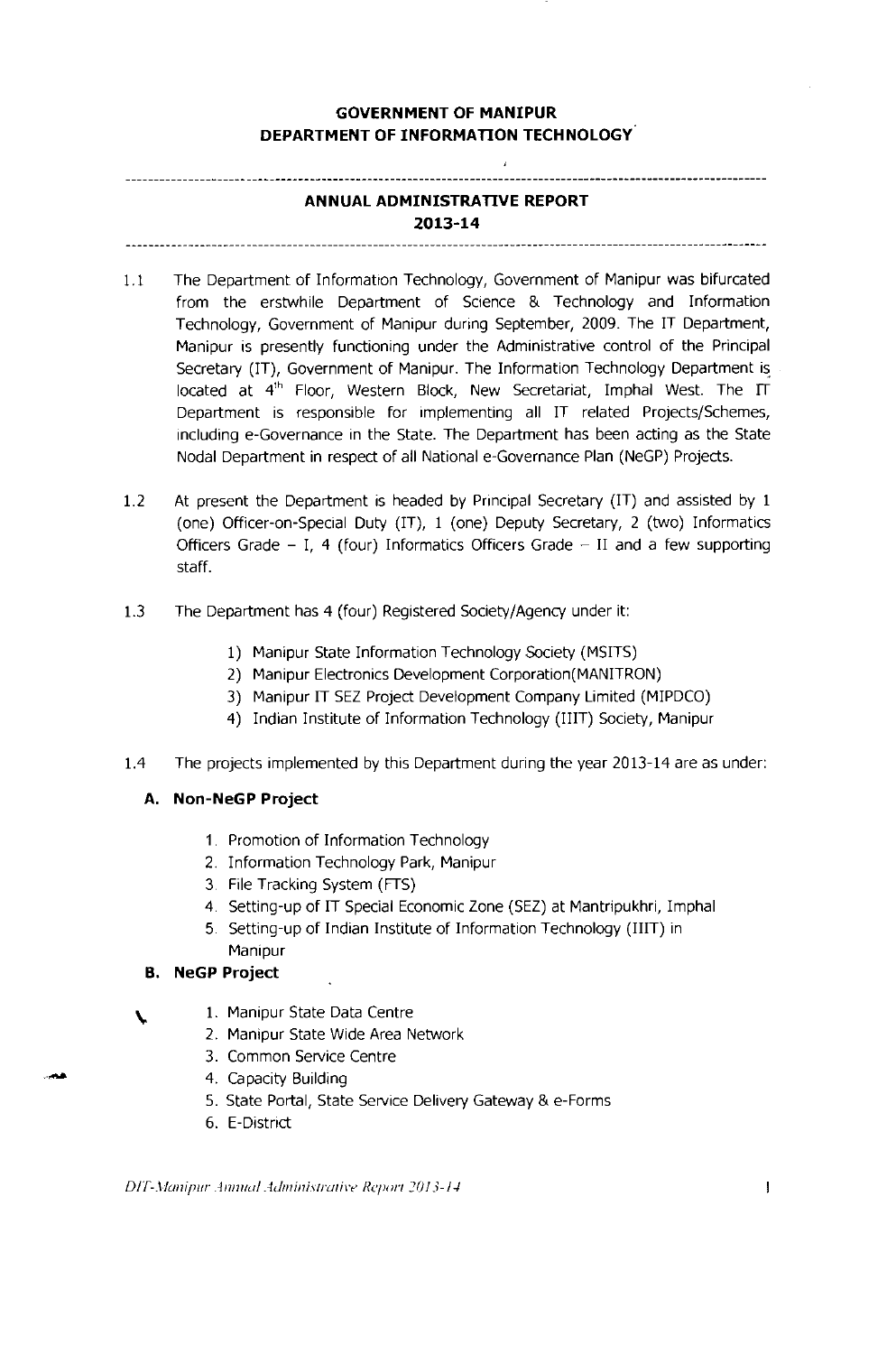- **b) MANITRON:** It was created as a Corporation dealing in electronics under the Department of Commerce & Industries. However, with the creation of the IT Department, it was felt that IT activities will be more relevant for MANITRON and accordingly it was brought under the administrative control of the  $\Pi$  Department.
- **c) MIPDCO:** Manipur IT SEZ Project Development Company (MIPDCO), a Company under the Government of Manipur was incorporated on  $30<sup>th</sup>$  December, 2013. MIPDCO was established to create, develop, operate and manage the IT Special Economic Zone proposed to be set-up at Mantripukhri.
- **d) lIlT Society Manipur:** For managing the affairs of the Indian Institute of Information Technology according to the terms and conditions set out in the Memorandum of Understanding (MoU) and spelled out in the Memorandum of ASSOCiation, IIIT SOCiety Manipur has been registered under Section 7 (1) of the

Manipur Societies Registration Act, 1989 (Manipur Act No.1 0 1990) and is under the administrative control of the Department of Information Technology, Government of Manipur.

- l.S **Office Infrastructure:** The Office is located at 4'" floor, Western Block, New Secretariat, Imphal  $-795001$ . •
- 1.6 **Manpower:** The total manpower strength of the Department is 11 numbers. The Department is headed by Principal Secretary (IT) and assisted by 1 (one) Officer-on-Special Duty (IT), 1 (one) Deputy Secretary (IT), 2 (two) Informatics Officers Grade - I, 4 (four) Informatics Officers Grade - II and 2 (two) Office Assistants. 2 (two) Informatics Officers Grade-I, 3 (three) Informatics Officers Grade-II and 2 (two) Office Assistant are contract employees.
- 1. 7 **Autonomous Organisations:** The Department has 4 (four) autonomous Organisations:
	- a) Manipur State Information Technology Society (MSITS) •
	- b) Manipur Electronics Development Corporation(MANITRON)
	- c) Manipur IT SEZ Project Development Company Limited (MIPDCO)
	- d) Indian Institute of Information Technology (IIIT) Society, Manipur
	- **a) MSITS:** The guidelines of Government of India for implementation of National e-

Governance Plan (NeGP) recommends that the State Government should establish a new Agency as State Designated Agency, which will implement all projects and receive funds under DIT-Grant for NeGP. Accordingly, MSITS was set-up during 2008-09. Earlier, it was under the administrative control of erstwhile Department of Science & Technology and Information Technology, Government of Manipur, but with the bifurcation of IT Department in September, 2009, it has been transferred under the administrative control of Department of Information Technology, Government of Manipur.

**D IT-I\!on** *i* **pll r . -111I1/Iu/ . -l dm in is** *trmhe* **RCf WI'/ ]() I 3** -J *.J* 

فليجزر

 $\overline{c}$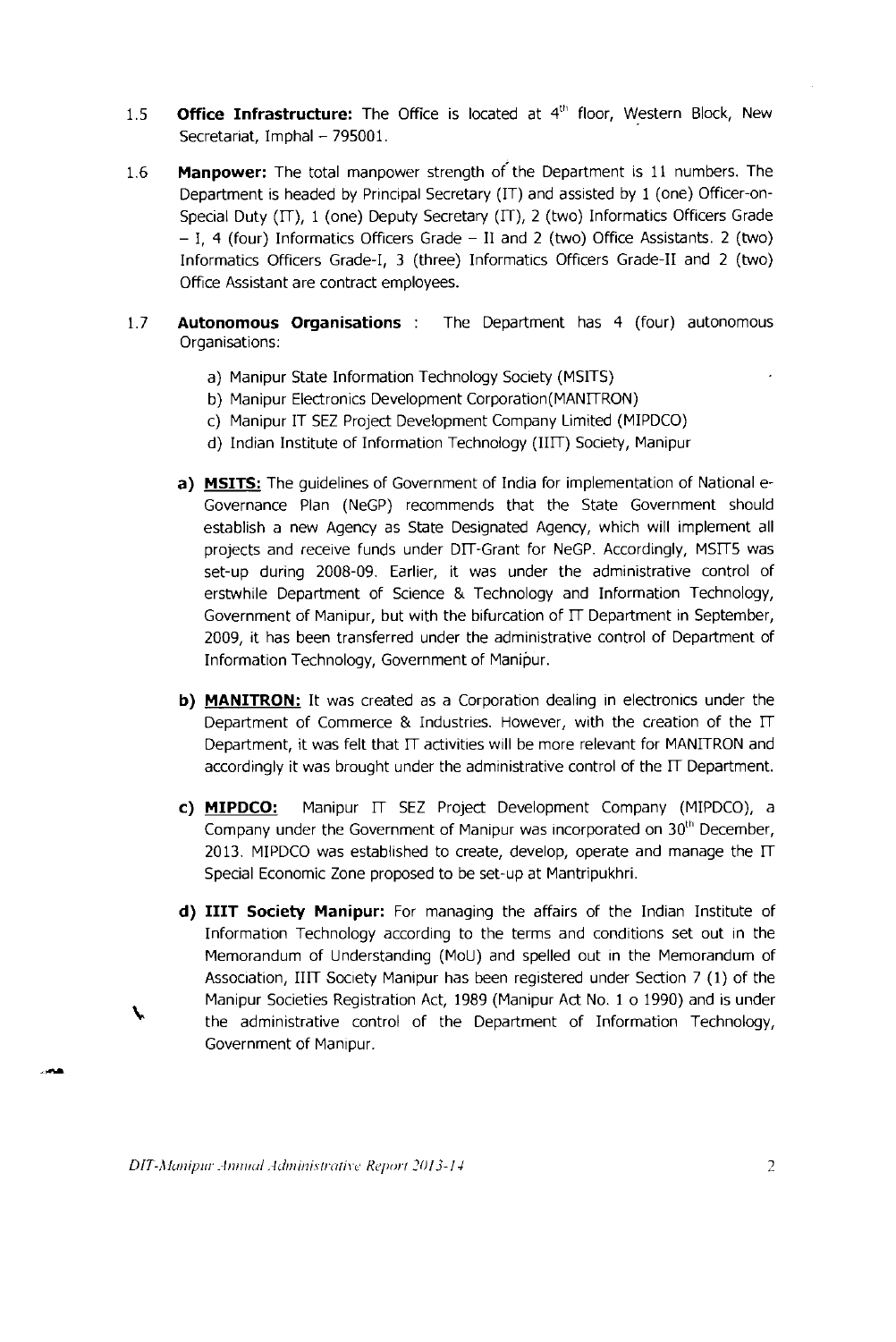The Plan expenditures for the year 2013-14 was Rs. 2841.85 lakhs against the budgeted outlay of Rs. 2842.00 lakhs whereas the Non-Plan expenditure was Rs. 12.69 lakhs as on  $31<sup>st</sup>$  March, 2014 against the outlay of Rs. 12.85 lakhs. The Non-Plan portion consists of Rs. 12.15 lakhs for salaries of two regular staff and Rs. 0.70 lakh for other expenditures. The break-up of the outlay and expenditure are as below:

Mantripukhri, Imphal on Turn-Key basis by the Software Technology Park of India (STPI), a Government of India Undertaking. The project is taken-up under Special Plan Assistance (SPA). The project envisions complete setting-up of Infrastructure like IT Park Building, captive power, Civil and IT Communication, Landscaping, etc. It also aims to promote the IT Park for attracting reputed companies, firms, etc. residing outside the State. IT Park in Manipur will bring about development of indigenous talents in the field of IT/ITeS by providing them with employment and opportunity to excel in the IT, ITeS and other relevant

*DIT-Manipur Annual Administrative Report 2013-14* 3

| Sl. No.       | Name of the<br>Scheme/ACA                        | <b>Budget</b><br>amount 2013-<br>14 (in Lakhs) | <b>Expenditure as on</b><br>31.03.2014 (in Rs.) |
|---------------|--------------------------------------------------|------------------------------------------------|-------------------------------------------------|
|               | Non-Plan:                                        |                                                |                                                 |
| a)            | <b>Salaries</b>                                  | 12.15                                          | 12, 14, 437                                     |
| $\mathsf{b}$  | DTE (Domestic Travelling<br>Allowance)           | 0.50                                           | 35,124                                          |
| $\mathsf{C})$ | OE (Office Expenditure)                          | 0.20                                           | 19,797                                          |
|               | Sub-Total (Non-Plan)                             | 12.85                                          | 12,69,358.00                                    |
|               | Plan:                                            |                                                |                                                 |
|               | <b>Salaries</b>                                  | 0.01                                           | 0.00                                            |
|               | DTE.                                             | 1.00                                           | 96,921                                          |
|               | ОE                                               | 9.88                                           | 9,79,346                                        |
|               | e-Governance (ACA)                               | 0.01                                           | 0.00                                            |
| e             | Training Programme of<br>Quality Education in IT | 0.01                                           | 0.00                                            |
|               | <b>IT-Promotion</b>                              | 67.09                                          | 67,09,000                                       |
|               | Grants-in-aids MSITS                             | 200.00                                         | 2,00,00,000                                     |
|               | Setting-up of IT SEZ (SPA)                       |                                                |                                                 |
|               | State Share                                      | 72.00                                          | 72,00,000                                       |
|               | ii. Central Share                                | 2000.00                                        | 20,00,00,000                                    |
|               | Implementation of NeGAP                          | 492.00                                         | 4,92,00,000                                     |
|               | Sub-Total (Plan)                                 | 2842.00                                        | 28,41,85,267                                    |
|               | <b>TOTAL (NON-</b><br>PLAN/PLAN)                 | 2854.85                                        | 28,54,54,625                                    |

**2.0 Highlights of the Projects implemented during 2013-14 are as under:** 

# **A. Non-NeGP Projects:**

بالمهاجر

# **2.1 Information Technology Park, Manipur**

The Government of Manipur is setting-up Information Technology (IT) Park at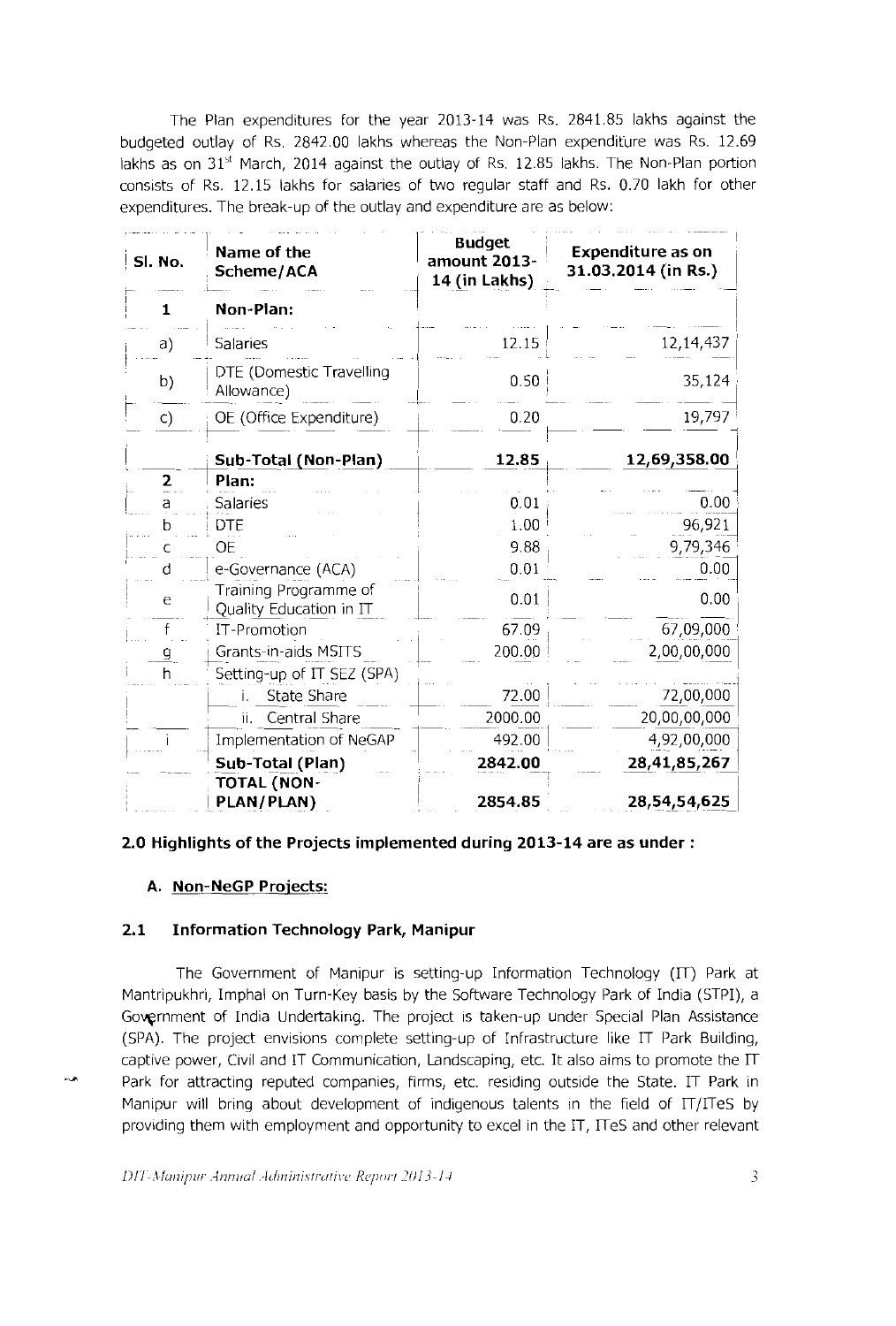sectors. It will help prevent brain drain. from the State to achieve higher revenue to the State Government, higher income to citizens, better lifestyle and numerous opportunities to the common man and the State to grow. The IT Park will be home to all the IT talents in the State and bring about revenue growth and attract MNCs across the globe.

Presently, Phase-I with a total flow space of about 20,000 Sq. ft had been completed. Phase  $-11$  is envisaged to be completed during the year 2015-16 and the total flow space expected is 24,000 Sq. ft.

#### **2.2 File Tracking System**

File Tracking System is a web based application for increasing the efficiency of an organization by providing an efficient way to track and monitor the pendency of File(s)/Receipt(s). Implementation of File Tracking System in 44 Departments of Government of Manipur has been completed. Training Programme has been successfully conducted. To support the project, a secretariat LAN has been supplemented and computers provided to all the Departments. To make it more efficient and user friendly, Department of IT, Government of Manipur is planning to integrate Bar Code System or RFID based tracking.

# **2.3 Information Technology Promotion**

The Information Technology (IT) sector is required to be nurtured and promoted among various sections of the society. In particular, Information Technology for employment generation is a thrust area for this State which has the country's highest percentage of educated unemployed. Towards this objective, the State Government is taking a pro-active role in building up the LT. infrastructure for LT. Industry. The following have been taken-up:

- Development and revamping of websites are being carried out under this scheme.
- Renovation of Department of  $\Pi$  at 4<sup>th</sup> Floor, West Block, New Secretariat Building.
- Designing and implementation of Imphal Network and the Secretariat LAN at Mantripukhri.
- Support for training of Government officials in website development for creating and updating departmental websites is at NIELIT, Akampat, Imphal.
- Expenses for trainings on CCMS application are met under this scheme.
- Procurement of 2 nos. of vehicles to support and monitor implementation of NEGAP schemes at Hilly areas.
- Expenses for publication of various Departmental tenders in National Newspapers.

The approved outlay for the year 2013-14 was Rs. 67.09 lakhs and the expenditure incurred during 2013-14 is Rs. 67.09 lakhs.

# **2.4 Setting-up of IT Special Economic Zone (SEZ)**

**DIT-Manipur Annual Administrative Report 2013-14** *A* 

 $\mathbf{v}$ 

والمستخر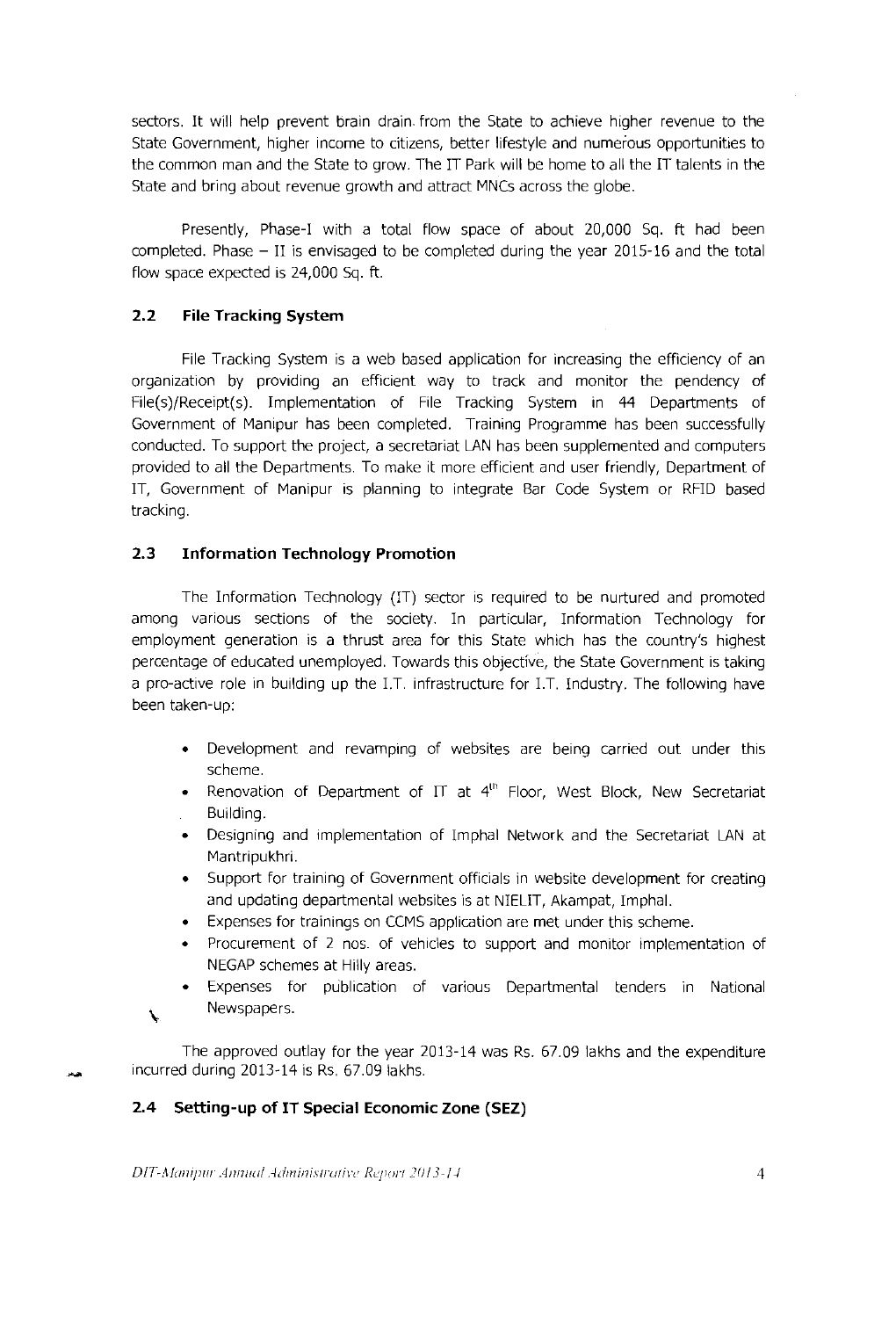The Government of Manipur proposes to set-up an  $\Pi$  Special Economic Zone (SEZ) over 10.85 hectares of contiguous land adjacent to the existing  $\Pi$  Park at Mantripukhri.  $\Pi$ -SEZ will cater to both local as well as outstation entrepreneurs and generate employment as well as revenue for the State. Hardware manufacture/assembling which is a focus area of the Government of India, is also proposed to be taken-up.

The Status of the project is as follows:

- a) The Cabinet has approved the establishment of Manipur  $\Pi$  SEZ Project Development Company Limited (MIPDCO), the SPV to create, develop, operate and manage the IT SEZ.
- b) Ministry of Commerce, Government of India has conveyed **formal approval**  • to the establishment of an IT SEZ at Mantripukhri. Gazette Notification in this regard has been issued by the Government of India.
- c) M/s Accenture Private Limited has been appointed as the State Project Management Unit (SPMU) to facilitate implementation of IT SEZ through open tender and after recommendation by Higher Tender Committee (HTC).
- d) Presently, Request-For-Proposal (RFP) for Land Auction for Construction, Development, Commissioning and Operation for RFPs/IFBs for 4/5 Star Hotel, Shopping Mall/Arcade and Multi-specialty Hospital has been floated.

The approved outlay for the year 2013-14 was Rs 2072.00 lakhs and the expenditure incurred during 2013-14 is Rs. 2072.00 lakhs.

#### **2.5 Setting-up of Indian Institute of Information.Technology (lIlT) in Manipur**

The Government of Manipur has decided to set-up an Indian Institute of Information Technology (IIIT) under Public Private Partnership (PPP) mode over 70 acres of land at Ningthoupham Village, sub-division of Senapati District of Manipur in order to provide support to IT companies in innovation that will help them remain competitive and lead to more and better jobs in Manipur and in turn improve the way of life of citizens. The IT Park and IT SEZ which is being set-up at Mantripukhri will be benefitted by the availability of high quality manpower in Manipur to be churned out from IIIT. The State cabinet in its meeting held on 4'" January, 2014 has approved the establishment of Indian Institute of Information Technology (IIIT) in Manipur.

Further, the Cabinet in its meeting held on  $21<sup>st</sup>$  February, 2014 has approved allotment of about 15 acres of land near the  $\Pi$  SEZ at Mantripukhri, Imphal for II $\Pi$  Campus besides the main campus at Senapati District for PG, Research and Incubation Centre etc. Following action have been taken-up towards establishment of IIIT in Manipur:

- a) The Government of India has conveyed its approval to the proposal of State Government to the setting-up of IIIT under PPP mode in Manipur.
	- b) Land Acquisition process is being taken-up on priority by Deputy Commissioner, Senapati.

*DIT-Manipur .4nnual .4dministrative Report 2013-14* [5] 5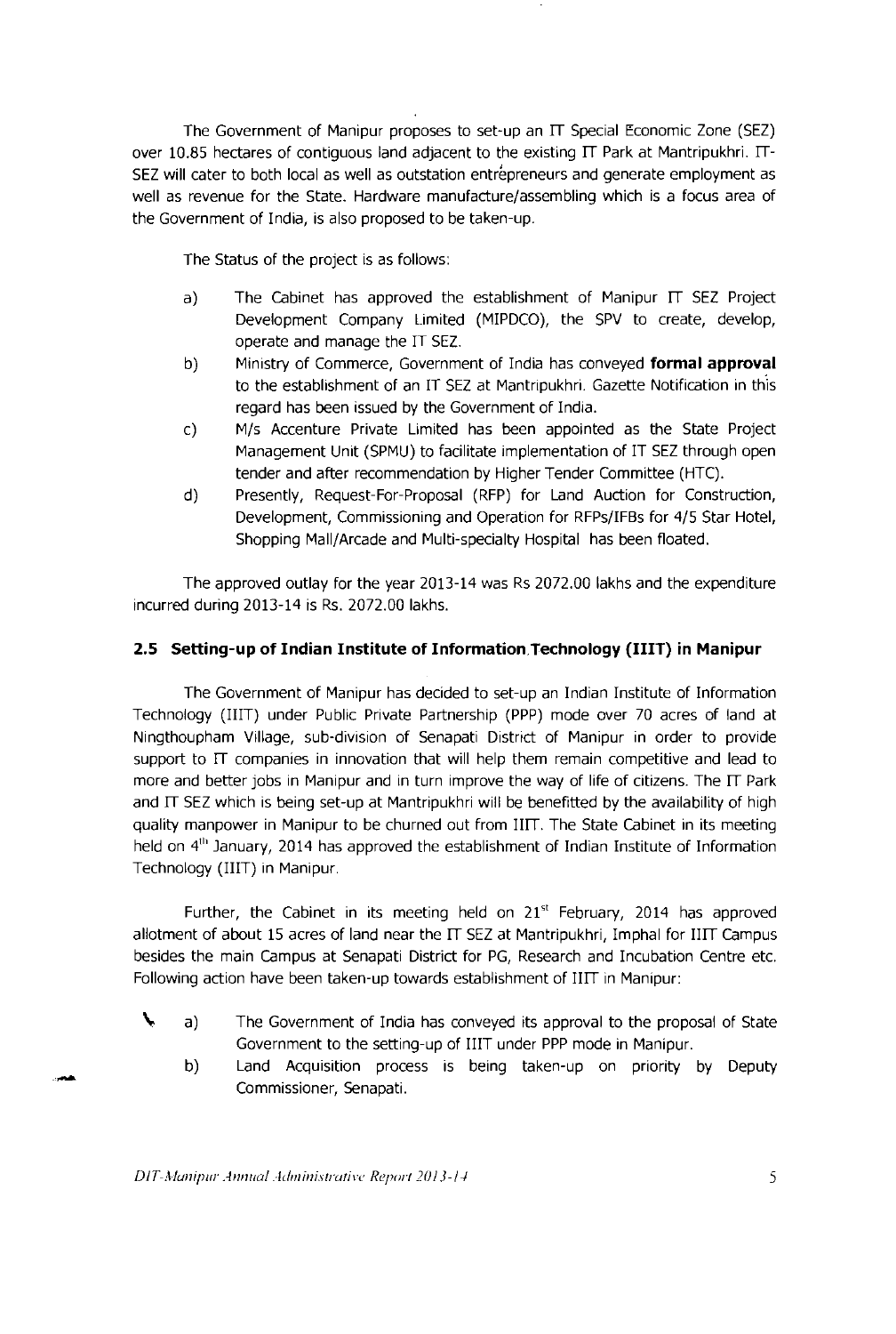- c) IIIT Society Manipur has been registered under Section 7 (1) of the Manipur Societies Registration Act, 1989 (Manipur Act No.1 of 1999)·
- d) First Governing Body Meeting of the IIIT Society, Manipur was convened on  $16<sup>th</sup>$  of April, 2014 at Shastri Bhawan, New Delhi.

The total estimated cost of the 'Project' is Rs. 128.00 crores where Central support for setting-up of IIIT at Manipur would be Rs. 73.60 crores, State support would be 44.80 crores and the Industry Partners' contribution would be 9.6 crores.

## B. NeGP Projects:

## 2.6 E-Governance

The Department has taken-up several initiatives for implementation of e-Governance • in line with the requirements of the National E-Governance Plan (NEGP). The schemes taken-up under e-Governance sector are State Data Centre (SDC), State Wide Area Network (SWAN), Common Services Centre (CSC), State Portal (SP), State Services Delivery Gateway (SSDG) & e-Forms, Capacity Building (CB) and e-District.

#### a) State Data Centre (SOC)

Under National e-Governance Plan (NeGP), State Data Centre (SDC) has been identified as one of the core infrastructure components to consolidate services, applications and infrastructure to provide efficient electronic delivery of G2G, G2C and G2B services. State Data Centre will act as a mediator and convergence point between open unsecured public domain and sensitive government environment. It will host all Government applications and websites. The State Data Centre has been relocated from 4<sup>th</sup> Floor West Block Building to the Ground floor of the same Building due to the issue of load bearing capacity of various heavy equipments of SDC. Relocation of the State Data Centre to the Ground floor has been completed.

### b) Capacity Building (CB)

The scheme addresses the critical 'Human Resource Development' and 'Training' components of NeGP to provide technical and professional support to State Level policy and decision making bodies and develop specialized skills for e-Governance initiatives. 6 training programmes have been successfully conducted in co-ordination with NISG, Hyderabad during 2013-14.

## c) State Wide Area Network (SWAN)

State Wide Area Network (SWAN) is the key factor for successful implementation of e-Governance in the State of Manipur. Therefore, Department of IT, Government of Manipur proposes to establish State Wide Area Network (SWAN) in Manipur in two Phases. This

{letwork shall have a Data, Voice and Video transmission and dissemination. The network shall be utilized for the inter-Departmental connectivity, multi-user and multi-service facilities, video conferencing, email, on-line application processing and query. The number of ,... Point of Presences (POPs) in Phase-I is 29 and in Phase-II is 11, out of which 24 PoPs have been commissioned under Phase-I and remaining 5 PoPs are yet to be commissioned. For Phase-II, site identification for 11 PoPs has been completed but yet to be commissioned.

*DIT-Manipur Annual Administrative Report 2013-14* **6**